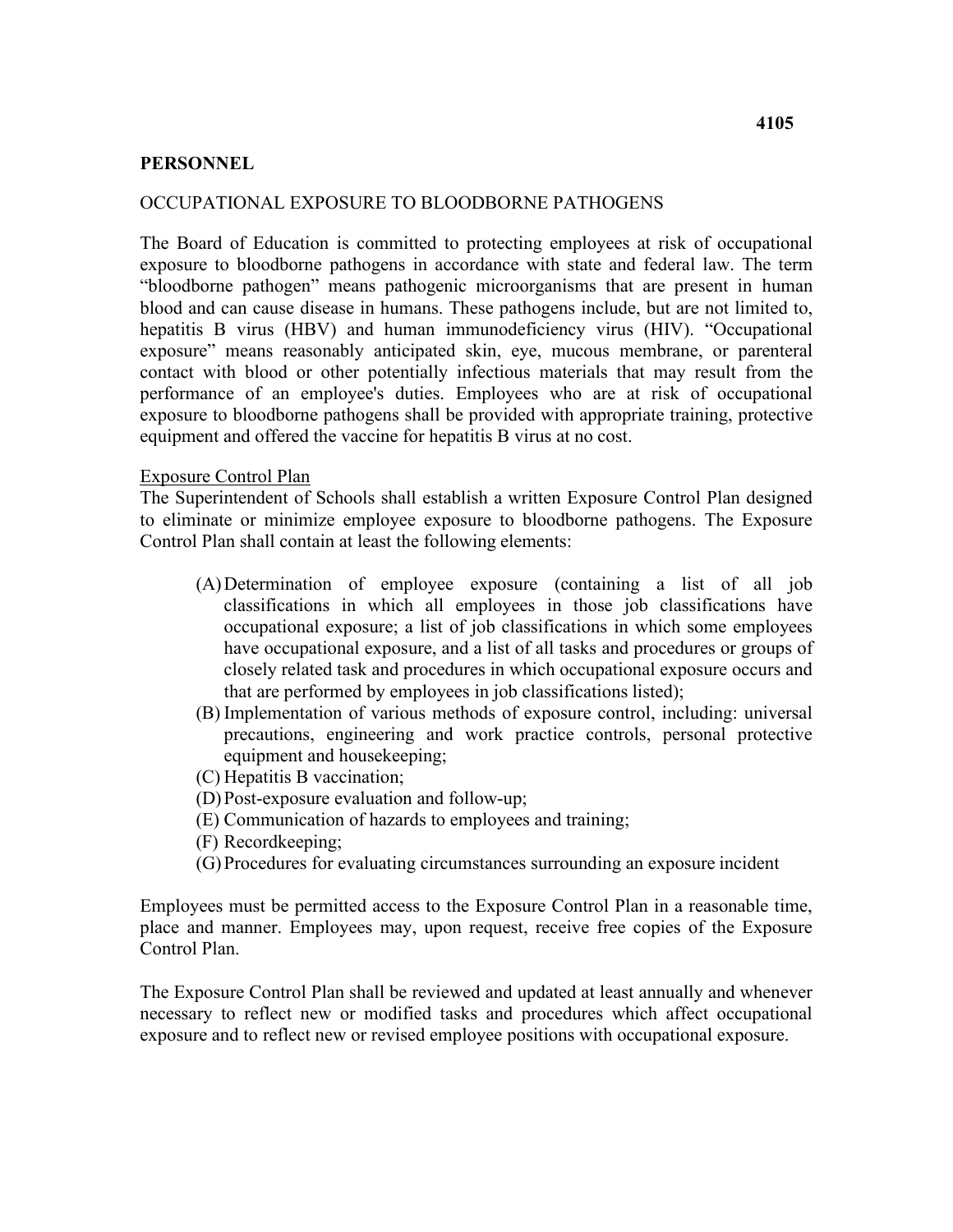### Vaccination

Hepatitis B vaccination shall be made available to all employees who have occupational exposure after such employees have received the required training and within 10 working days of initial assignment unless the employee has previously received the complete hepatitis B vaccination series, antibody testing has revealed that the employee is immune, or the vaccine is contraindicated for medical reasons. Employees who decline to accept hepatitis B vaccination offered by the Board must sign the statement in appendix A**.** 

Legal References:

Connecticut General Statutes:

31-372 Adoption of federal and state standards. Variances Regulations Connecticut State Agencies § 31-372-101-1910-1030

29 U.S.C. §§ 653, 655, and 657, Occupational Safety and Health Act of 1970 29 CFR 1910-1030 Occupational exposure to bloodborne pathogens Appendix A to Section 1910.1030--Hepatitis B Vaccine Declination (Mandatory) 29 CFR 1910.1020(e) Access to records

Policy adopted:

June 14, 2010 REGIONAL SCHOOL DISTRICT NO. 14 Bethlehem and Woodbury, Connecticut